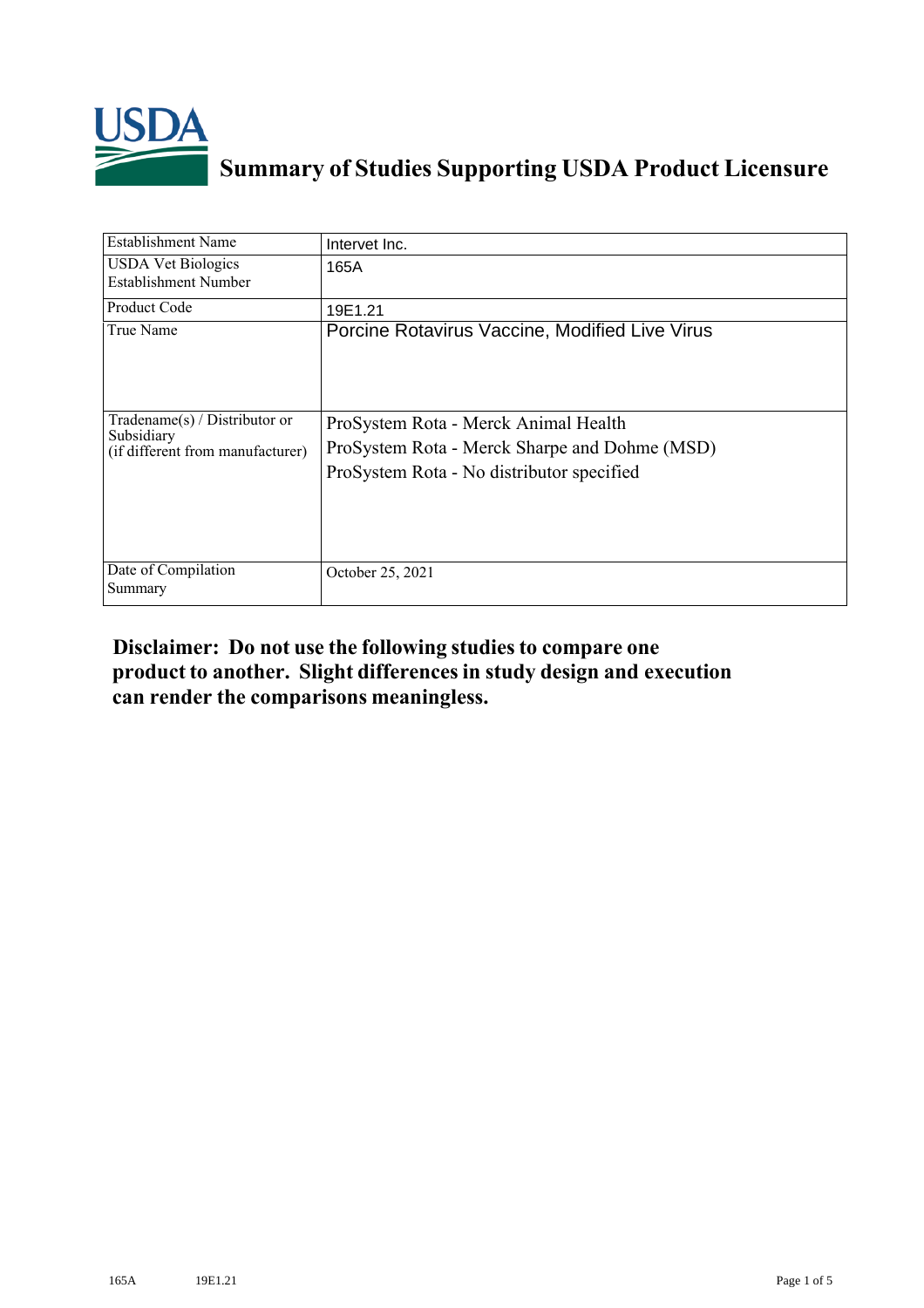| <b>Study Type</b>                       | Efficacy                                                                                                                                                                                                                                                                                                                 |
|-----------------------------------------|--------------------------------------------------------------------------------------------------------------------------------------------------------------------------------------------------------------------------------------------------------------------------------------------------------------------------|
| <b>Pertaining to</b>                    | Rotavirus                                                                                                                                                                                                                                                                                                                |
| <b>Study Purpose</b>                    | To determine efficacy of Rotavirus                                                                                                                                                                                                                                                                                       |
| <b>Product</b><br><b>Administration</b> | IM and Oral                                                                                                                                                                                                                                                                                                              |
| <b>Study Animals</b>                    | Swine                                                                                                                                                                                                                                                                                                                    |
| <b>Challenge</b>                        |                                                                                                                                                                                                                                                                                                                          |
| <b>Description</b>                      |                                                                                                                                                                                                                                                                                                                          |
| <b>Interval</b>                         |                                                                                                                                                                                                                                                                                                                          |
| observed after                          |                                                                                                                                                                                                                                                                                                                          |
| challenge                               |                                                                                                                                                                                                                                                                                                                          |
| <b>Results</b>                          | Study data were evaluated by USDA-APHIS prior to product licensure and met<br>regulatory standards for acceptance at the time of submission. No data are<br>published because this study was submitted to USDA-APHIS prior to January 1,<br>2007, and APHIS only requires publication of data submitted after that date. |
| <b>USDA Approval</b>                    | December 27, 1993                                                                                                                                                                                                                                                                                                        |
| Date                                    |                                                                                                                                                                                                                                                                                                                          |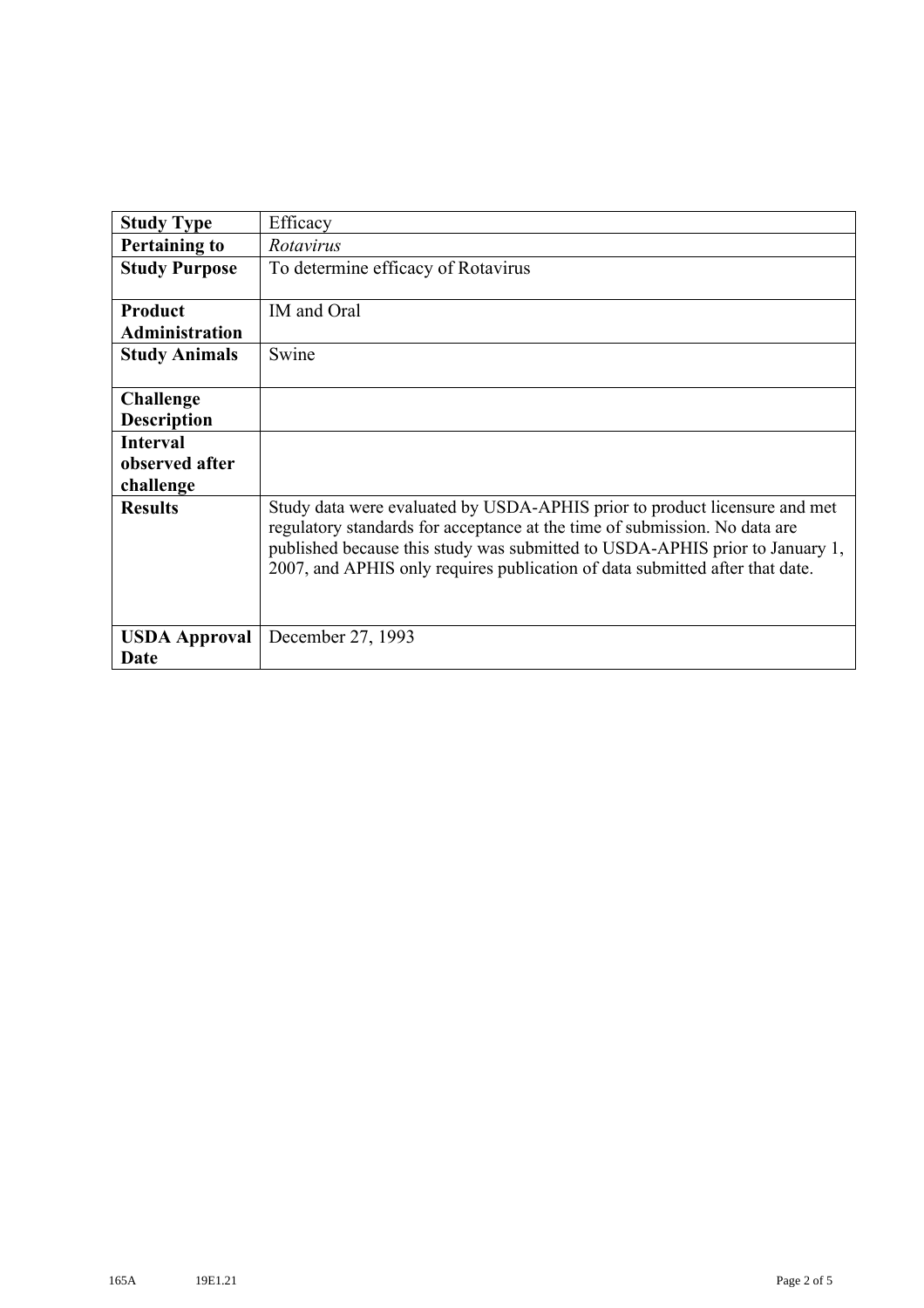| <b>Study Type</b>                | Efficacy                                                                                                                                                                                                                                                                                                                 |
|----------------------------------|--------------------------------------------------------------------------------------------------------------------------------------------------------------------------------------------------------------------------------------------------------------------------------------------------------------------------|
| <b>Pertaining to</b>             | Rotavirus                                                                                                                                                                                                                                                                                                                |
| <b>Study Purpose</b>             | To determine efficacy against Rotavirus                                                                                                                                                                                                                                                                                  |
| Product<br><b>Administration</b> |                                                                                                                                                                                                                                                                                                                          |
| <b>Study Animals</b>             | Swine                                                                                                                                                                                                                                                                                                                    |
| <b>Challenge</b>                 |                                                                                                                                                                                                                                                                                                                          |
| <b>Description</b>               |                                                                                                                                                                                                                                                                                                                          |
| <b>Interval</b>                  |                                                                                                                                                                                                                                                                                                                          |
| observed after                   |                                                                                                                                                                                                                                                                                                                          |
| challenge                        |                                                                                                                                                                                                                                                                                                                          |
| <b>Results</b>                   | Study data were evaluated by USDA-APHIS prior to product licensure and met<br>regulatory standards for acceptance at the time of submission. No data are<br>published because this study was submitted to USDA-APHIS prior to January 1,<br>2007, and APHIS only requires publication of data submitted after that date. |
| <b>USDA Approval</b>             | December 27, 1993                                                                                                                                                                                                                                                                                                        |
| Date                             |                                                                                                                                                                                                                                                                                                                          |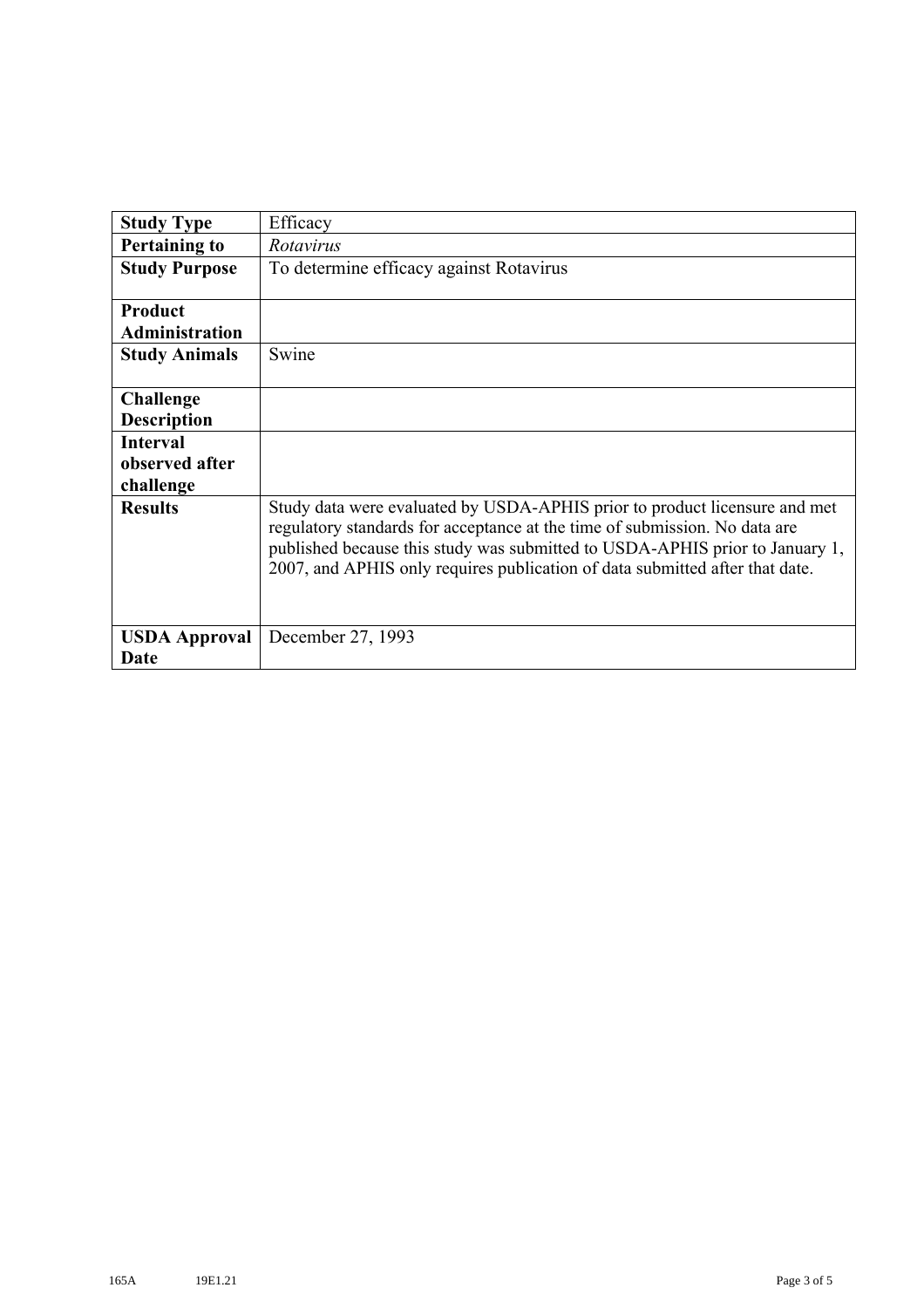| <b>Study Type</b>     | Safety                                                                                                                                                                                                                                                                                                                   |
|-----------------------|--------------------------------------------------------------------------------------------------------------------------------------------------------------------------------------------------------------------------------------------------------------------------------------------------------------------------|
| <b>Pertaining to</b>  | Rotavirus                                                                                                                                                                                                                                                                                                                |
| <b>Study Purpose</b>  | Demonstrate safety                                                                                                                                                                                                                                                                                                       |
| Product               | Oral                                                                                                                                                                                                                                                                                                                     |
| <b>Administration</b> |                                                                                                                                                                                                                                                                                                                          |
| <b>Study Animals</b>  | Young pigs                                                                                                                                                                                                                                                                                                               |
| <b>Challenge</b>      |                                                                                                                                                                                                                                                                                                                          |
| <b>Description</b>    |                                                                                                                                                                                                                                                                                                                          |
| <b>Interval</b>       |                                                                                                                                                                                                                                                                                                                          |
| observed after        |                                                                                                                                                                                                                                                                                                                          |
| challenge             |                                                                                                                                                                                                                                                                                                                          |
| <b>Results</b>        | Study data were evaluated by USDA-APHIS prior to product licensure and met<br>regulatory standards for acceptance at the time of submission. No data are<br>published because this study was submitted to USDA-APHIS prior to January 1,<br>2007, and APHIS only requires publication of data submitted after that date. |
| <b>USDA Approval</b>  | April 4, 1984                                                                                                                                                                                                                                                                                                            |
| Date                  |                                                                                                                                                                                                                                                                                                                          |